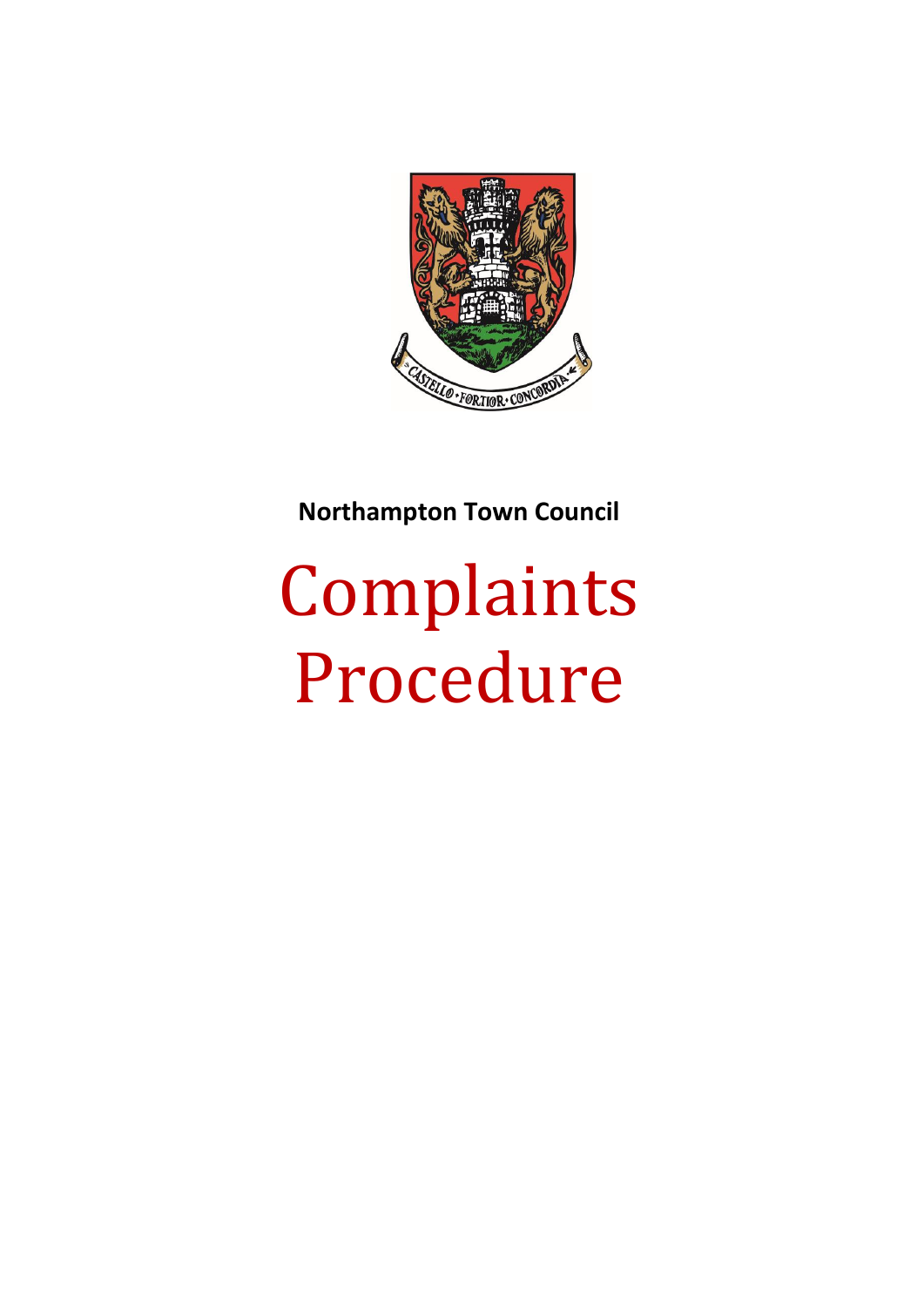# Appendix to Policy and Finance Minutes 5 July 2021

# This policy has been adapted from the model recommended by the National Association of Local Councils

# **CONTENTS:**

| 1. |      |  |  |  |
|----|------|--|--|--|
| 2. |      |  |  |  |
|    | 2.1  |  |  |  |
|    | 2.2  |  |  |  |
|    | i.   |  |  |  |
|    | ii   |  |  |  |
|    | iii. |  |  |  |
|    | iv.  |  |  |  |
| 3. |      |  |  |  |
|    | 3.1  |  |  |  |
|    | 3.2  |  |  |  |
|    |      |  |  |  |
|    |      |  |  |  |
|    | 3.3  |  |  |  |
|    | 3.4  |  |  |  |
|    | 3.5  |  |  |  |
|    | 3.6  |  |  |  |
|    | 3.7  |  |  |  |

NORTHAMPTON TOWN COUNCIL'S COMPLAINTS & COMMENTS FORM CAN BE FOUND ON PAGE 7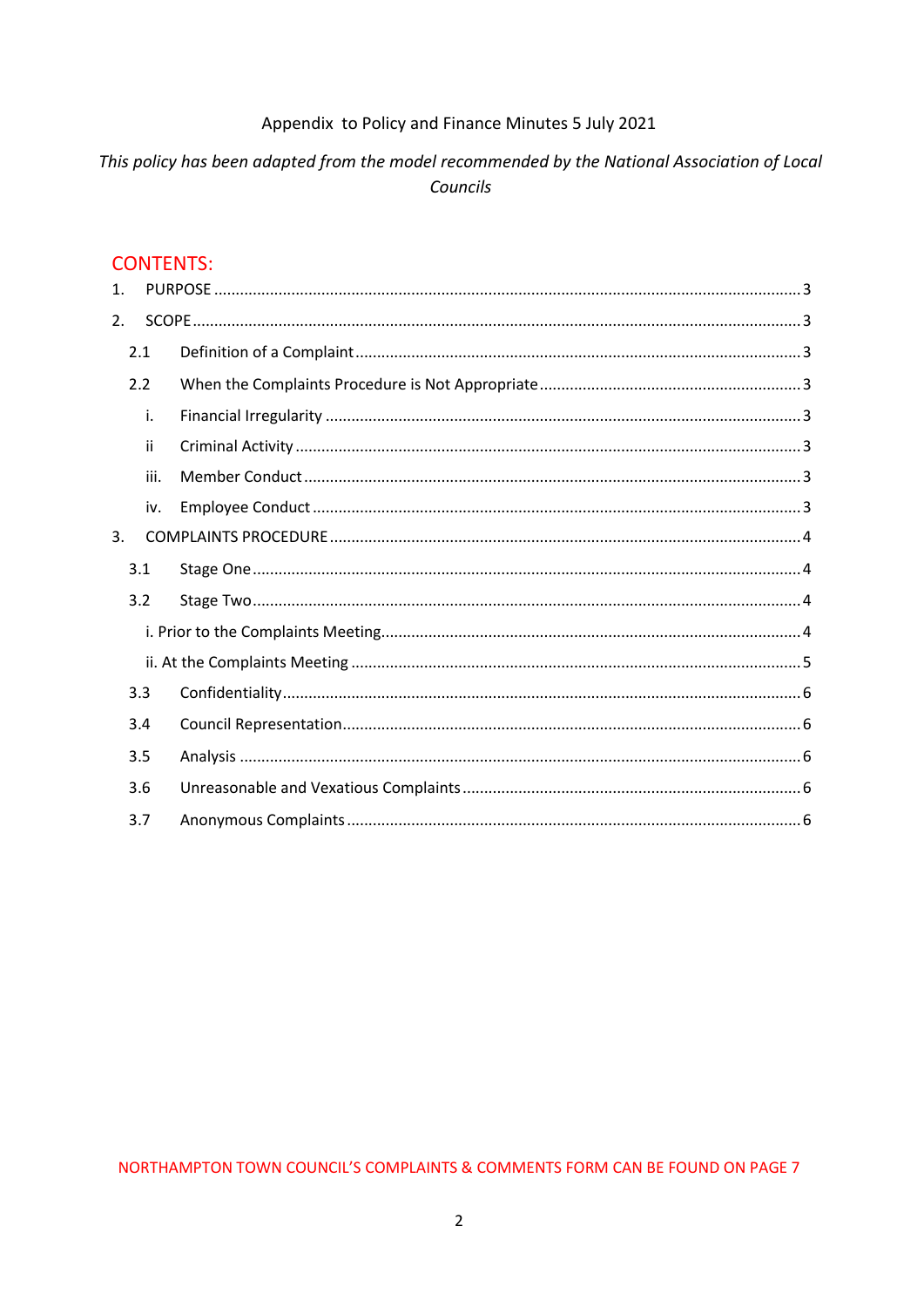# <span id="page-2-0"></span>1. PURPOSE

Northampton Town Council is committed to providing the best quality of service to the residents that it serves, but appreciates that there may be times when things go wrong. The purpose of our complaints procedure is to put things right in such situations. The Council will take all complaints seriously.

At all times, all parties will be treated fairly and the complaints process will be reasonable, accessible and transparent.

# <span id="page-2-1"></span>2. SCOPE

# <span id="page-2-2"></span>2.1 Definition of a Complaint

For the purpose of this policy, the following definition of a complaint will be used:

"A complaint is an expression of dissatisfaction by one or more members of the public about the Council's action or lack of action or about the standard of service, whether the action was taken or the service provided by the Council itself or a person or body acting on behalf of the Council."

# <span id="page-2-3"></span>2.2 When the Complaints Procedure is Not Appropriate

The Town Council's Complaints Procedure will not be used in respect of the following types of complaint:

#### <span id="page-2-4"></span>i. Financial Irregularity

The Town Clerk should endeavour to provide an explanation of the item.

If the complainant is not satisfied, the Town Clerk will advise the complainant of their statutory right to object to the Council's audit of accounts pursuant to S16 Audit Commission Act 1998. On other matters, it may be necessary for the Town Clerk to consult the Council's external auditor.

#### <span id="page-2-5"></span>ii Criminal Activity

The Town Clerk should refer the complainant to the Police.

#### <span id="page-2-6"></span>iii. Member Conduct

In the event of a complaint relating to a Member's failure to comply with the Council's Code of Conduct, the complainant will be advised to make their complaint to the Monitoring Officer of West Northants Council.

#### <span id="page-2-7"></span>iv. Employee Conduct

A complaint relating to the conduct of an employee will be dealt with via the Council's Disciplinary Policy and Procedure.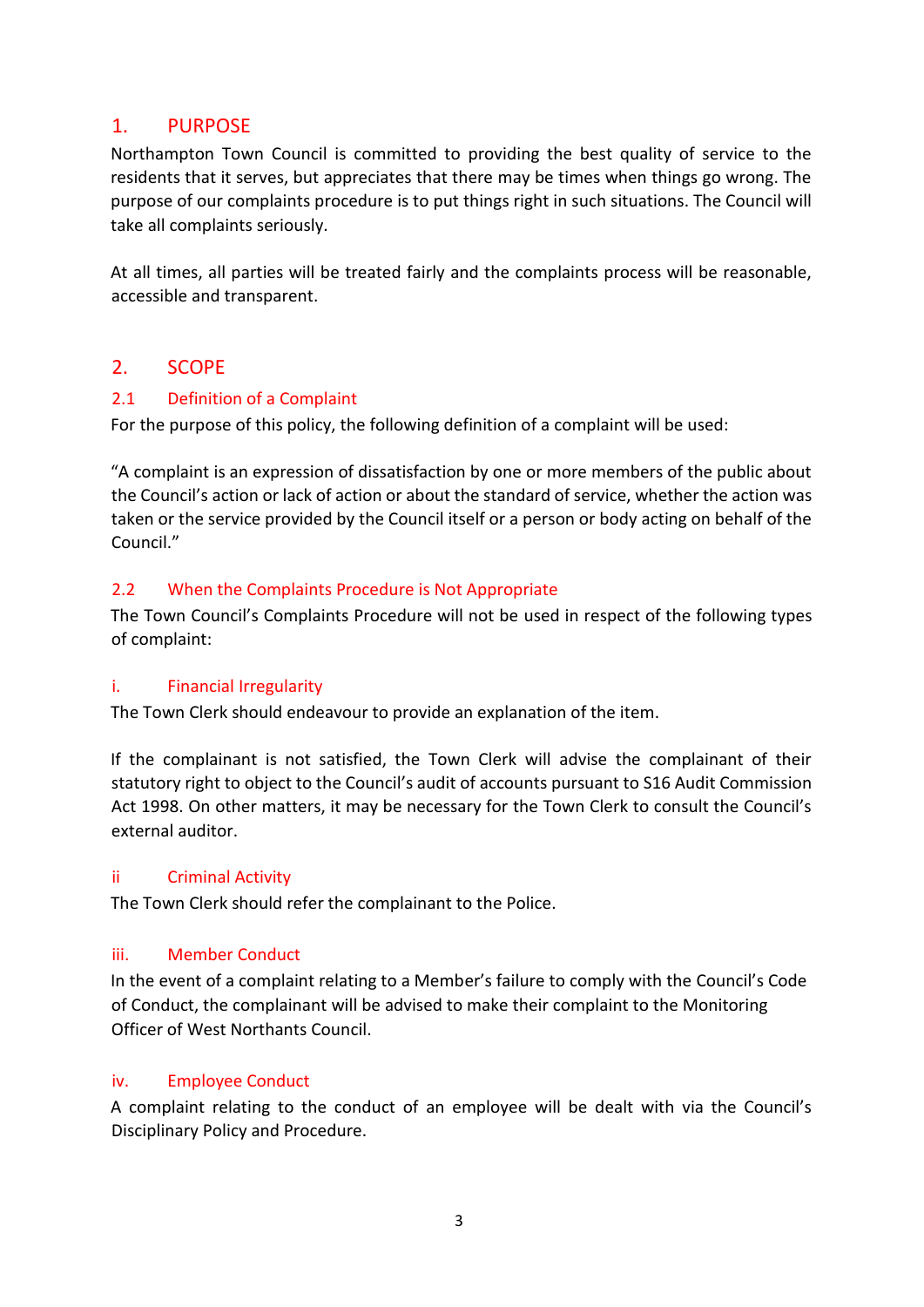Complaints that an employee may have about a colleague will be dealt with in accordance with the Council's Grievance Procedure and Whistleblowing Policy. Complaints that an employee may have about a Member will be referred to the Monitoring Officer of West Northants Council.

# <span id="page-3-0"></span>3. COMPLAINTS PROCEDURE

# <span id="page-3-1"></span>3.1 Stage One

In the first instance, a complaint about a service, procedure or administration of the Council will be dealt with in the following way:

- a. Contact the member of staff who you have been dealing with and tell them about the problem. This can be done in person by phone, by email, by letter or by using the complaints form attached to this policy document.
- b. Every effort will be made to resolve the complaint straight away. We aim to reply to all correspondence within ten working days.
- c. Should the complaint not be resolved by staff, complainants will be advised that they may, if they wish, instigate stage two of the complaints procedure, which will result in a complaints meeting being held.

# <span id="page-3-2"></span>3.2 Stage Two

# <span id="page-3-3"></span>i. Prior to the Complaints Meeting

- a. The complainant should be asked to put the complaint in writing (letter, fax, email or complaints form) to the Town Clerk. This may be done by the complainant, or someone acting for him/her; it may be done by a Council officer if the complainant needs help. If the complainant does not wish to put the complaint to the Town Clerk, he/she will be advised to put the complaint to the Town Mayor.
- b. Following receipt of the complaint, the Town Clerk or Town Mayor will immediately refer the written complaint to the Council's Policy and Finance Committee.
- c. The Town Clerk or Town Mayor will provide a written acknowledgement of the complaint within seven working days. The letter will advise the complainant when the matter will be considered by the Policy and Finance Committee. The complainant will also be advised whether the complaint will be treated as confidential or whether notice of it will be given in the usual way. The complainant will be invited to attend the meeting and will be informed that they may bring a representative with them.
- d. The complainant will be notified that they must provide the Council with copies of any documentation or evidence relied on, seven clear working days prior to the Committee meeting.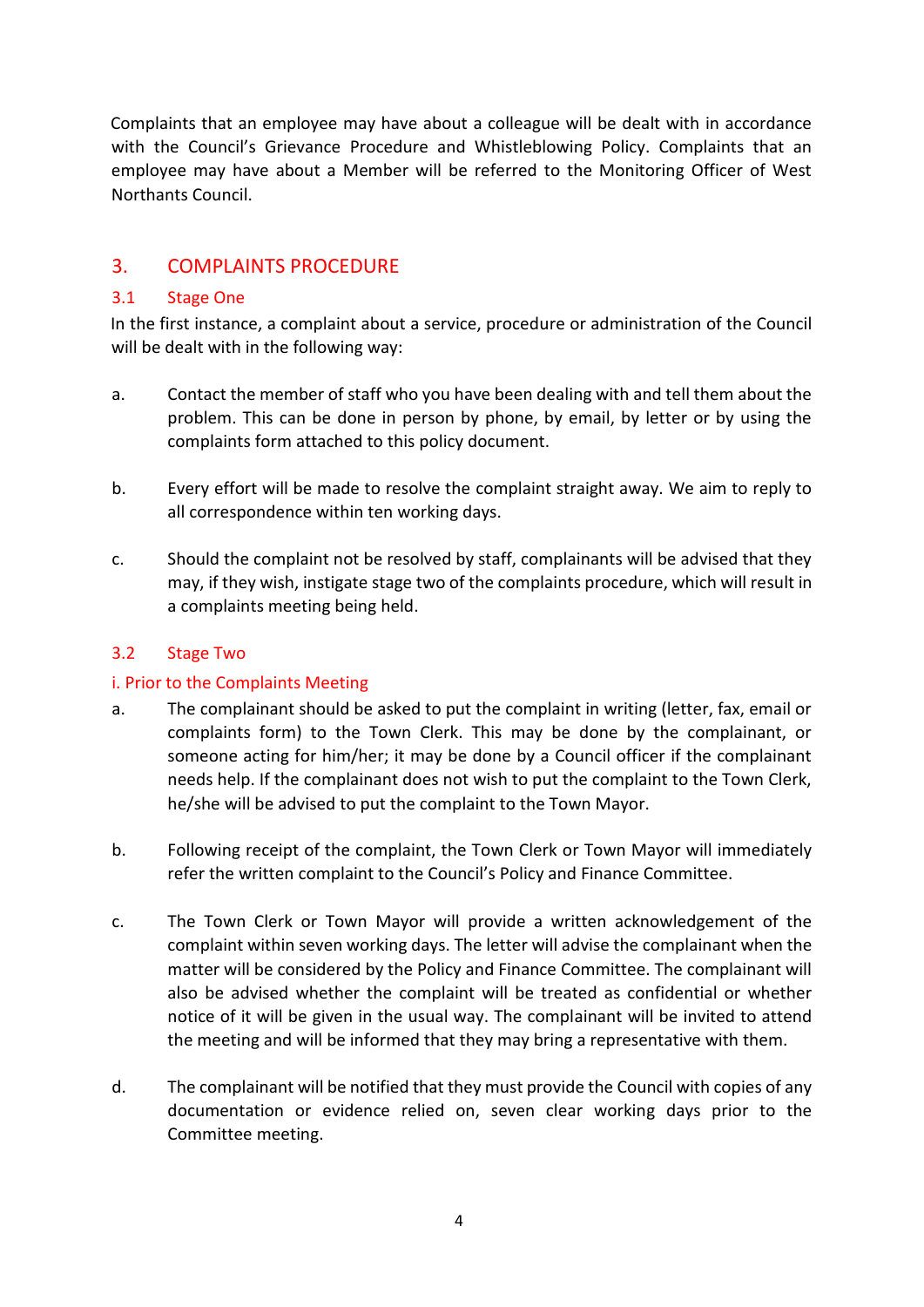e. The Council will provide the complainant with copies of any documentation upon which it wishes to rely at the meeting, and shall do so promptly, allowing the complainant the opportunity to read the material in good time for the Committee meeting.

# <span id="page-4-0"></span>ii. At the Complaints Meeting

- a. The Policy and Finance Committee shall consider whether the circumstances of the meeting warrant the exclusion of the public and the press. It is general practice that the public and press will be excluded due to the confidential nature of many complaints.
- b. The Chair will introduce everyone and explain the procedure.
- c. The complainant, or their representative, will outline the grounds for complaint and then questions may be asked (i) by the Town Clerk or other nominated officer, and then (ii) by Members.
- d. The Town Clerk or other nominated officer may then explain the council's position and questions may be asked (i) by the complainant and then (ii) by Members.
- e. The Town Clerk or other nominated officer should be offered the opportunity to summarise their position.
- f. The complainant is then given the opportunity to summarise their position.
- g. The Town Clerk, or other nominated officer, and the complainant will be asked to leave the room while Members decide whether or not the grounds for the complaint have been made. If a point of clarification is necessary, **both** parties will be invited back.
- h. The Town Clerk, or other nominated officer, and the complainant will be given the opportunity to wait for the decision, but if the decision is unlikely to be finalised on that day they will be advised when the decision is likely to be made and when it is likely to be communicated to them.
- i. The decision will be confirmed in writing within seven working days of it having been made, together with details of any action to be taken.
- j. The decision will be reported to the next full Council Meeting, which will be open to the public and the press.

After the complaints procedure has been followed, the complainant has no right to further appeal and it remains the position that the Local Government Ombudsman has no jurisdiction over the Town Council.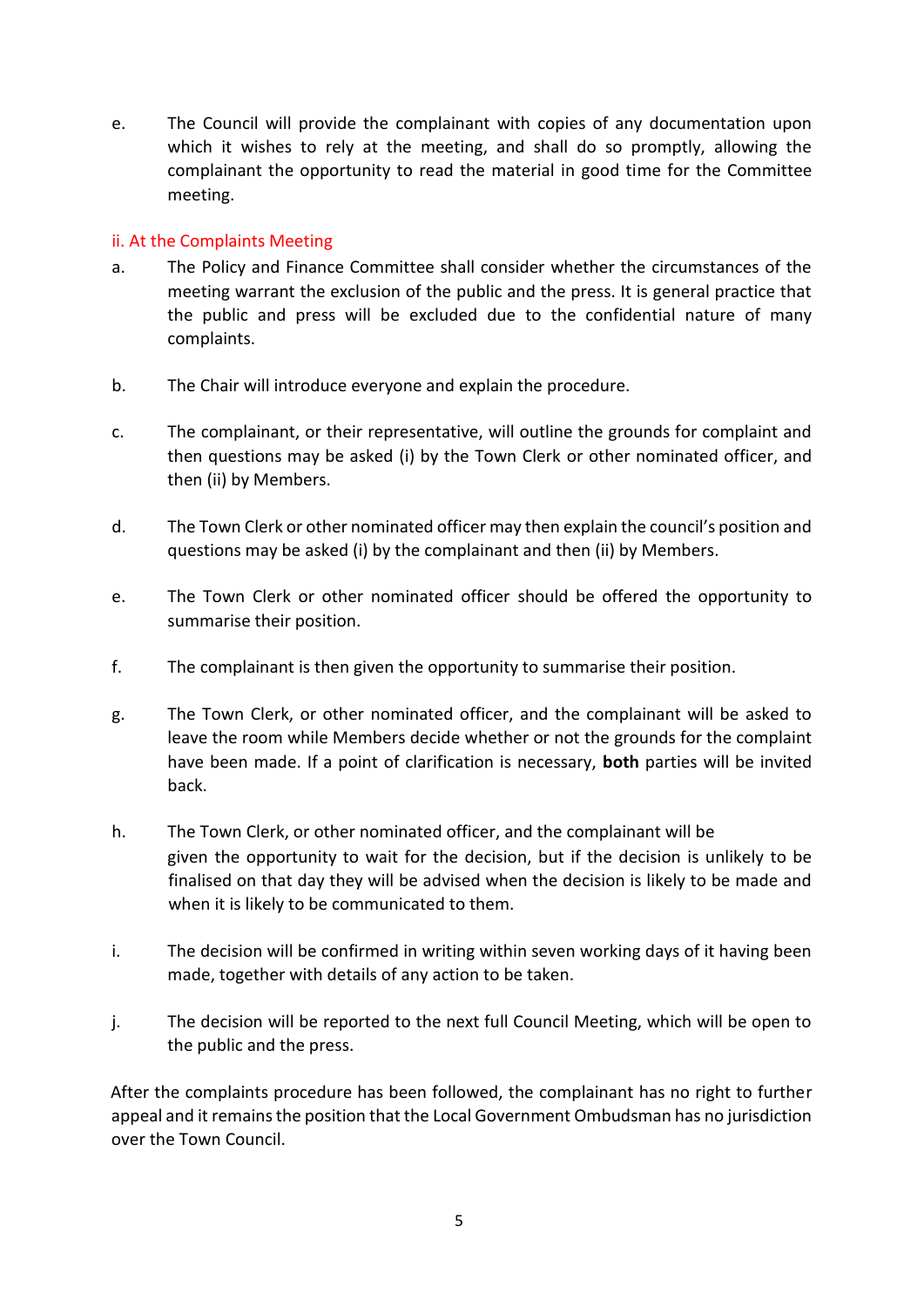# <span id="page-5-0"></span>3.3 Confidentiality

The Council will take care to maintain confidentiality where circumstances demand, e.g. where matters concern sensitive information, or where third parties are concerned.

# <span id="page-5-1"></span>3.4 Council Representation

If the Town Clerk or other nominated officer represents the position of the Council at the meeting, putting forward justification for the action or procedure complained of, he/she should not advise the Staffing Committee, as they need to determine the matter themselves.

# <span id="page-5-2"></span>3.5 Analysis

Stage Two complaints will be analysed annually by the Town Clerk to spot patterns of serious complaints and lessons for service improvement, as well as assessing how well the complaints procedure is being followed.

# <span id="page-5-3"></span>3.6 Unreasonable and Vexatious Complaints

There will be circumstances when a complainant persists in wishing to proceed when the complaint clearly has no reasonable basis, or when the Council has already taken reasonable action in response, or where some other procedure should or has been taken.

These matters will be referred to the Town Clerk with a summary of the issues and of the attempts made to resolve the complaint. The Town Clerk may, in such circumstances, decide that no further action can usefully be taken in response to the complainant and will inform the complainant to this effect, making it clear that only new and substantive issues will merit a response.

# <span id="page-5-4"></span>3.7 Anonymous Complaints

Anonymous complaints will be referred to the Town Clerk, and may be dismissed at this point depending on the content.

Adopted 5 July 2021